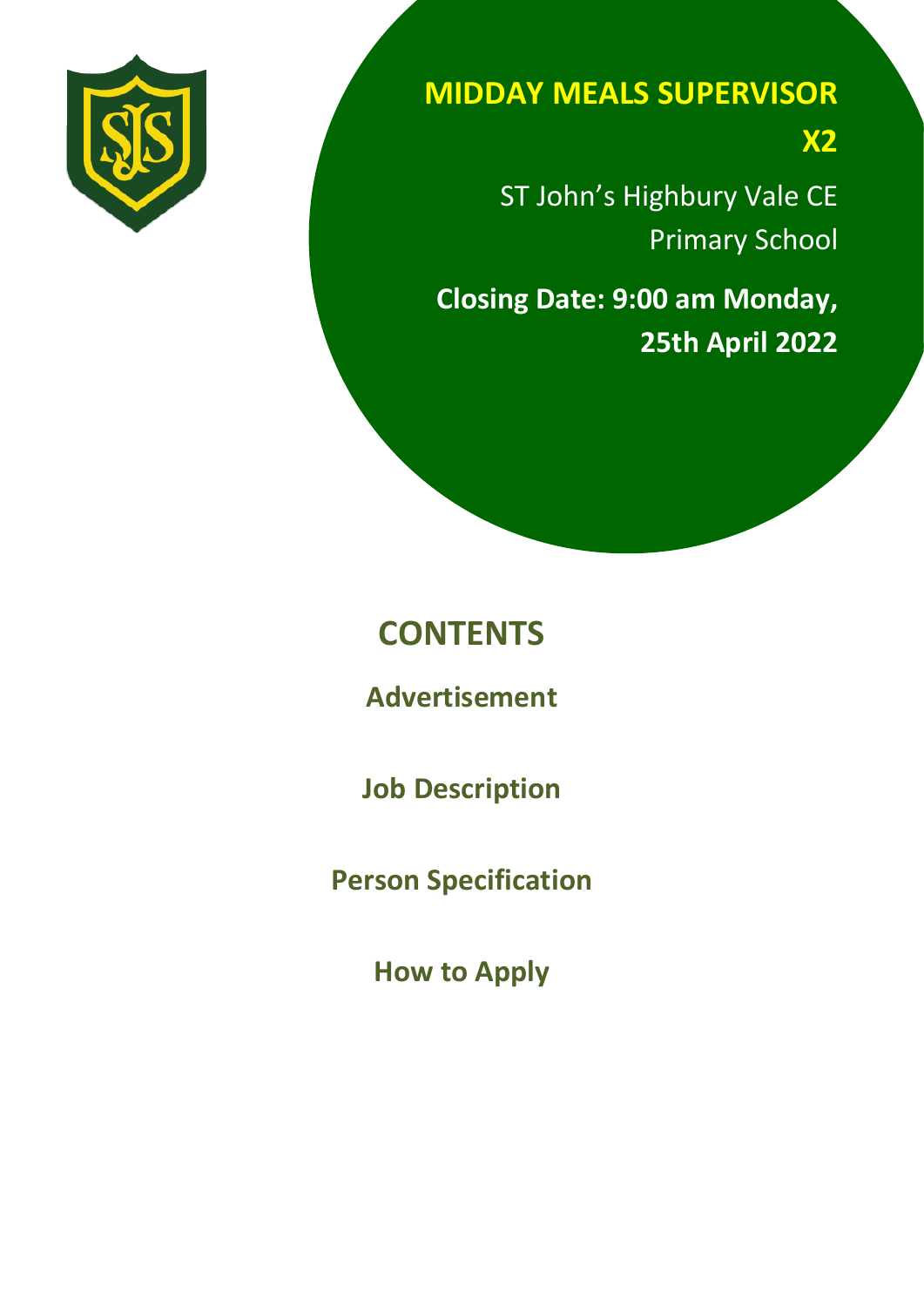

# **ADVERT**

### **Midday meals supervisor x2**

### **Salary Grade: Scale 02, Spine Points 4 Actual Salary Range: £4,332.06 per annum Work Pattern: Part time, 7.5 hours per week, Term Time Only Contract type: Permanent**

#### *Required as soon as possible*

St John's Highbury Vale CE Primary School is seeking to appoint **2 x Midday Meals Supervisors** to join our existing team to ensure that lunchtime for our pupils runs efficiently and with the highest levels of safety and fun for our children.

About the Role:

- Working within the midday meals team to ensure lunchtime runs smoothly for the entire school and in-line with safeguarding and health and safety policies
- Supervising the children during their lunch break, during meal times and active play

The person (must be):

- Full of ideas to make play-time fun for our children
- Reliable and punctual, with the ability to work flexibly
- Committed to caring about children; ensuring that their well-being is prioritised
- Active team player
- Understand and practice safeguarding policies
- Understand and practice requirements for food hygiene and dietary and allergy restrictions

Please apply online at [www.islington.gov.uk/jobs f](http://www.islington.gov.uk/jobs)ollowing the jobs link. If you need any assistance, please email the Education HR at [schoolsrecruitment@islington.gov.uk](mailto:schoolsrecruitment@islington.gov.uk) 

Visits to the school are warmly welcomed and you should contact the school finance and personnel officer, Jaclyn Pagal (jpagal@stjhv.islington.sch.uk or 02072264906) to make an appointment for a tour.

**Closing Date:** 9am Monday, 25th April 2022. **Interview Dates:** Wednesday 27th April and Thursday 28th April 2022

*St John's Primary School is committed to safeguarding and promoting the welfare of children and young people, and expect all staff and volunteers to share this commitment. An enhanced DBS (Disclosure and Barring Service) with barred list check will be required. Also, if this post is likely to come under the requirements of the Childcare (Disqualification) 2009 Regulations and the successful applicant will be required to declare.*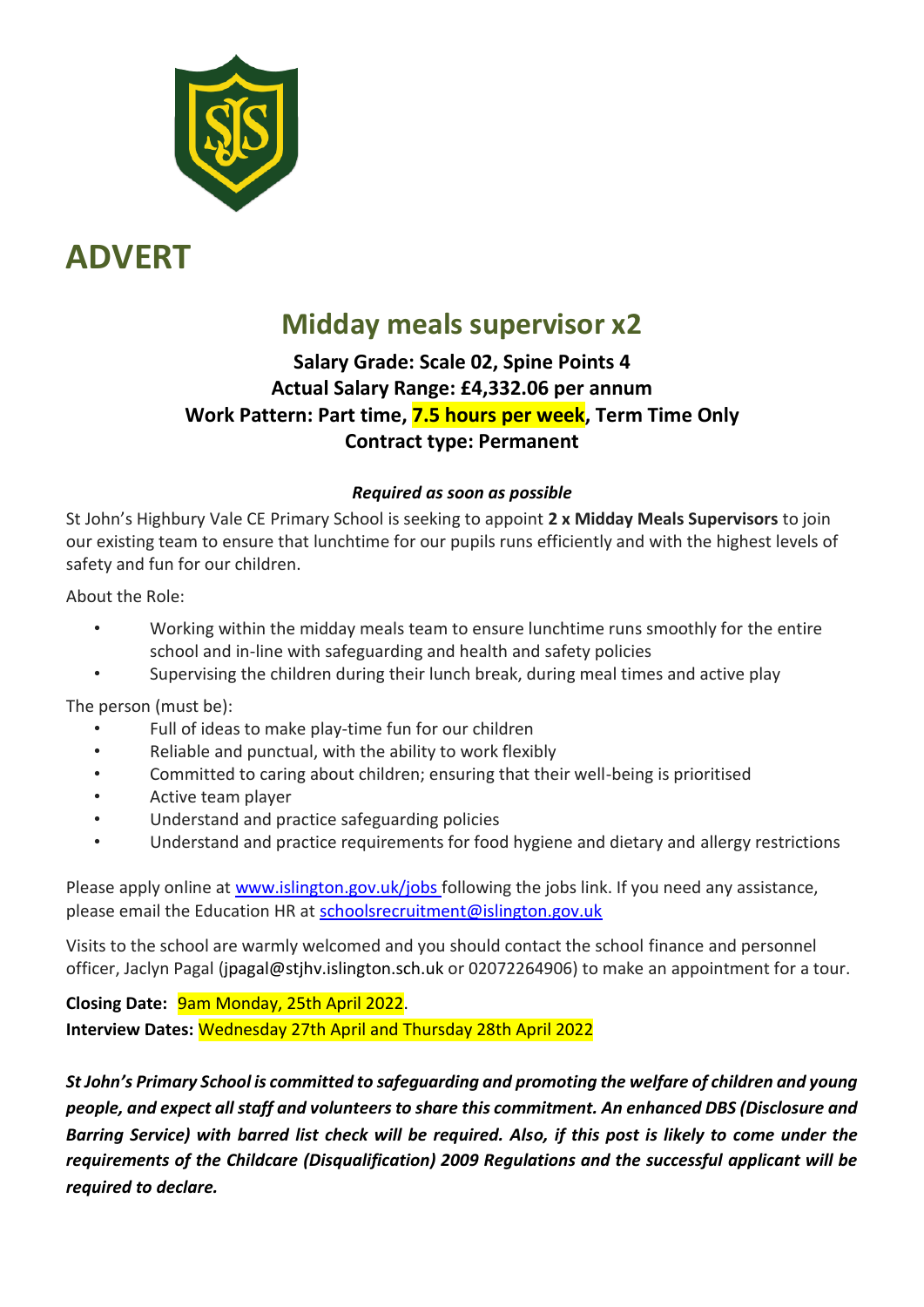

## **JOB DESCRIPTION**

| <b>POSITION:</b>       | <b>Midday Meals Supervisor</b>              |
|------------------------|---------------------------------------------|
| <b>GRADE:</b>          | Scale 02, spine point 03-04                 |
| <b>RESPONSIBLE TO:</b> | <b>School finance and Personnel Officer</b> |

#### **PURPOSE OF THE JOB:**

• To be responsible for the supervision and maintenance of positive behaviour of pupils during the midday break across all key stage areas.

#### **MAIN DUTIES**

- 1. To supervise and maintain positive behaviour of pupils during the midday break, in dining areas, around the school premises and in play areas.
- 2. To assist and direct pupils in the dining areas and elsewhere, dealing with incidents of unacceptable behaviour and referring matters to SLT when necessary.
- 3. To assist as directed with arrangements for school meals and to support the Council's policies regarding school meals provision (i.e. healthy eating, ethnic meals etc.)
- 4. At all times to carry out responsibilities/duties with due, regard to the Schools/Council's equal opportunities employment policy.
- 5. To organise play activities.
- 6. Such other minor and/or non-recurring duties, appropriate to the post may be directed.

#### **PERSONAL RESPONSIBILITIES**

- To carry out the duties and responsibilities of the post, in accordance with the school's Health and Safety Policy and relevant Health and Safety Guidance and Legislation.
- To promote the safeguarding of children.
- To undertake training and professional development as appropriate.
- To undertake other duties appropriate to the post that may reasonably be required from time to time

#### **PERFORMANCE STANDARDS**

- To ensure that the school's customer care standards are met and adhered to.
- At all times to carry out the responsibilities of the post with due, regard to the school's Equal Opportunities policy.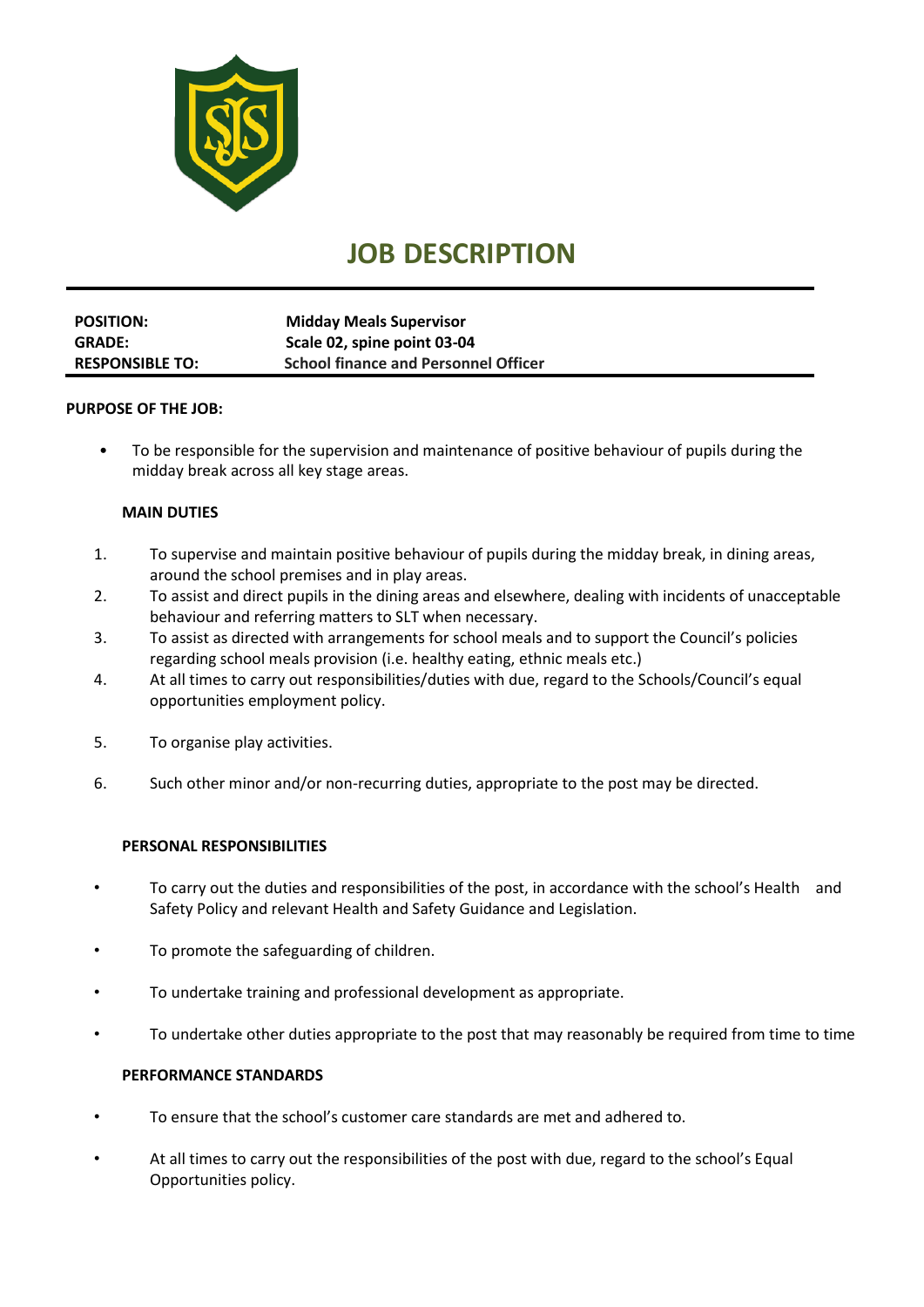

## **PERSON SPECIFICATION**

| <b>CRITERIA</b>                                    | <b>ESSENTIAL CRITERIA</b>                                                          |
|----------------------------------------------------|------------------------------------------------------------------------------------|
| <b>Education and</b><br><b>Experience</b>          | Have proven experience of supervising children in a paid or unpaid<br>1.           |
|                                                    | capacity.                                                                          |
| <b>Skills</b><br>Knowledge and<br><b>Abilities</b> | Have the ability to understand and apply instructions in respect of the<br>2.      |
|                                                    | supervision of pupils during midday break.                                         |
|                                                    | Have the ability to relate to pupils, to deal with them patiently and firmly<br>3. |
|                                                    | using positive strategies.                                                         |
|                                                    | 4. Have an understanding of the importance of the school meal, and the             |
|                                                    | midday break, being a social and educational occasion.                             |
|                                                    | Have a basic understanding of how play can contribute to child<br>5.               |
|                                                    | development.                                                                       |
|                                                    | Have the ability to relate both to support staff and teaching staff at the<br>6.   |
|                                                    | school and to work co-operatively with other people as part of a team.             |
|                                                    | Have the ability to judge when advice/assistance is needed to meet pupils'<br>7.   |
|                                                    | needs and to react calmly and quickly in any emergency.                            |
|                                                    | Understanding of the importance of safeguarding children<br>8.                     |
|                                                    | To promote the safeguarding of children.<br>9.                                     |
|                                                    | 10. Ability to form and maintain appropriate relationships and personal            |
|                                                    | boundaries with children young people                                              |
|                                                    | 11. To be able to understand and be committed to equal opportunities for all       |
|                                                    | members of the school community, and deliver services with the                     |
|                                                    | framework of the school's equal opportunities policy                               |
|                                                    |                                                                                    |
|                                                    |                                                                                    |

#### **Notes:**

This job description may be amended at any time in consultation with the post holder.